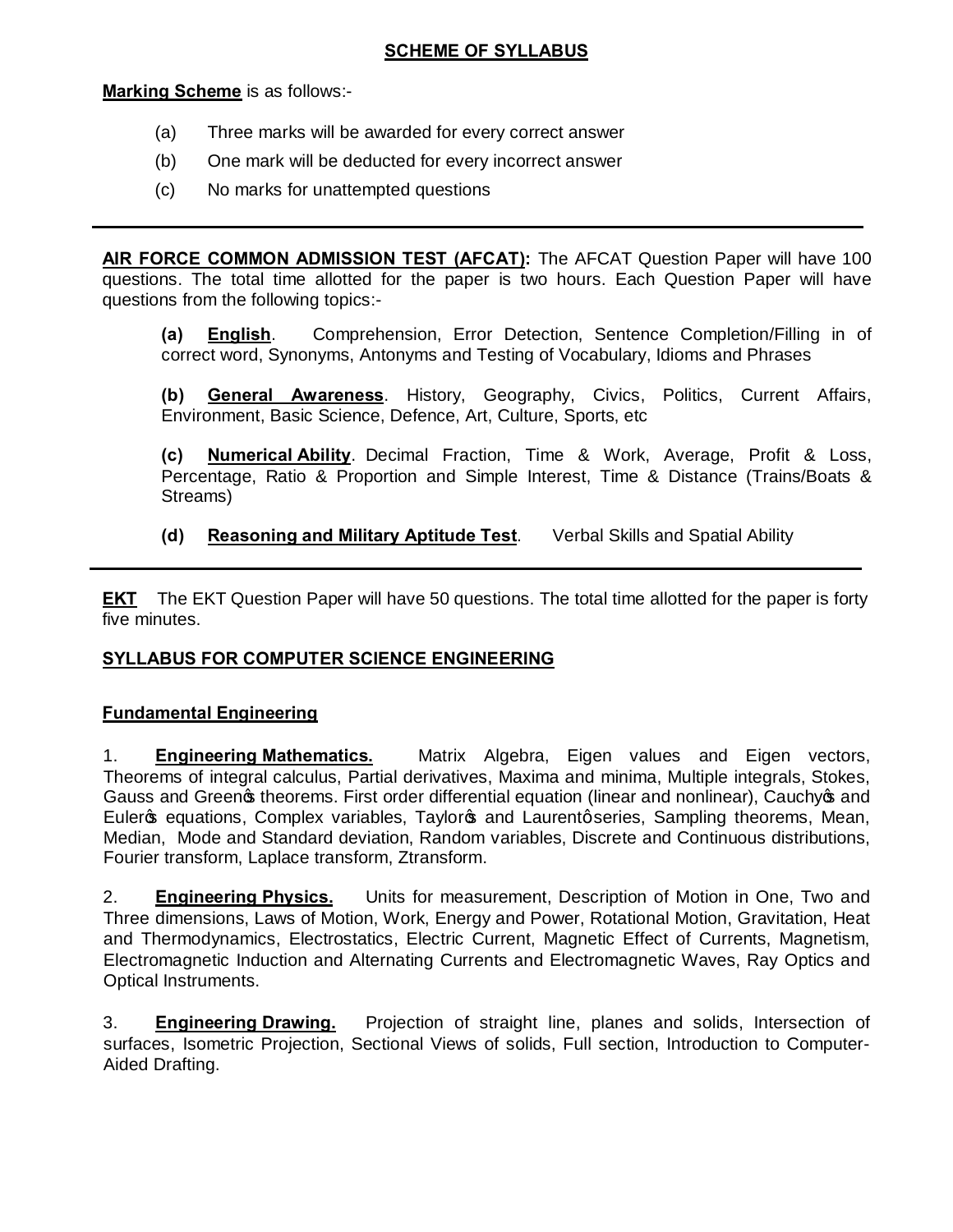# **Specialisation Branch Topics**

4. **Analog and Digital Electronics.** Characteristics of diodes, BJT, FET, JFET and MOSFET, Amplifiers . biasing, equivalent circuit and frequency response, Oscillators and feedback amplifiers, Operational amplifiers – characteristics and applications, Simple active filters, VCOs and timers, Combinational and sequential logic circuits, Multiplexer, Schmitt trigger, Multi-vibrators, Sample and hold circuits, A/D and D/A converters, 8-bit microprocessor basics, architecture, programming and interfacing.

5. **Electronic Devices.** Energy bands in Silicon, Intrinsic and extrinsic Silicon, Carrier transport in Silicon – diffusion current, drift current, mobility, and resistivity. Generation and recombination of carriers, p-n junction diode, Zener diode, tunnel diode, BJT, JFET, MOS capacitor, MOSFET, LED, PIN and avalanche photo diode, Basics of LASER.

6. **Computer Networks.** ISO/OSI stack, LAN technologies (Ethernet, Token ring), Flow and error control techniques, Congestion control, TCP/UDP and sockets, IPv4, Application layer protocols (icmp, dns, smtp, pop, ftp, http), Basic concepts of hubs, switches, gateways, and routers. Network security – basic concepts of public key and private key cryptography, digital signature, firewalls. Basic concepts of client-server computing.

7. **Network Theory Design.** Thevening, Nortong, Reciprocity, Superposition, Compensation, Miller<sub>®</sub>, Tellegen <sup>s</sup> and Maximum power transfer theorems. Impulse, step, ramp and sinusoidal response analysis of first order and second order circuits. Two port parameters and their interrelations, Application of Laplace transform and Fourier series in the context of network analysis, Network synthesis.

8. **Switching Theory.** Traffic definitions, Introduction to switching networks, classification of switching systems. Grade of Service and blocking probability, Basics of Circuit switching and packet switching. Network traffic load and parameters, Modelling of switching systems, Incoming traffic and service time characterisation, Blocking models and loss estimates, Delay systems - Markovian queuing model, M/M/1 model, Limited queue capacity, Multiple server, Finite sources, Queue discipline.

9. **Information Technology.** Operating System . Processes, threads, interprocess communication, Concurrency, Synchronization, Deadlock, CPU scheduling, Memory management and virtual memory, File systems, I/O systems, Protection and security. RDBMS – ER-model, Relational model (relational algebra, tuple calculus), Database design (integrity constraints, normal forms), Query languages (SQL), File structures (sequential files, indexing, B and B+ trees), Transactions and concurrency control. Software engineering – Information gathering, requirement and feasibility analysis, data flow diagrams, process specifications, input/output design, process life cycle, planning and managing the project, design, coding, testing, implementation, maintenance. Programming in C, Object Oriented Programming, basics of computer graphics.

## **Allied Engineering**

10. **Electrical Engineering.** Single phase transformer – equivalent circuit, phasor diagram, tests, regulation and efficiency, Auto-transformer, Energy conversion principles, DC machines – types, windings, generator characteristics, armature reaction and commutation; Servo and stepper motors, Synchronous machines, Generators . regulation and parallel operation.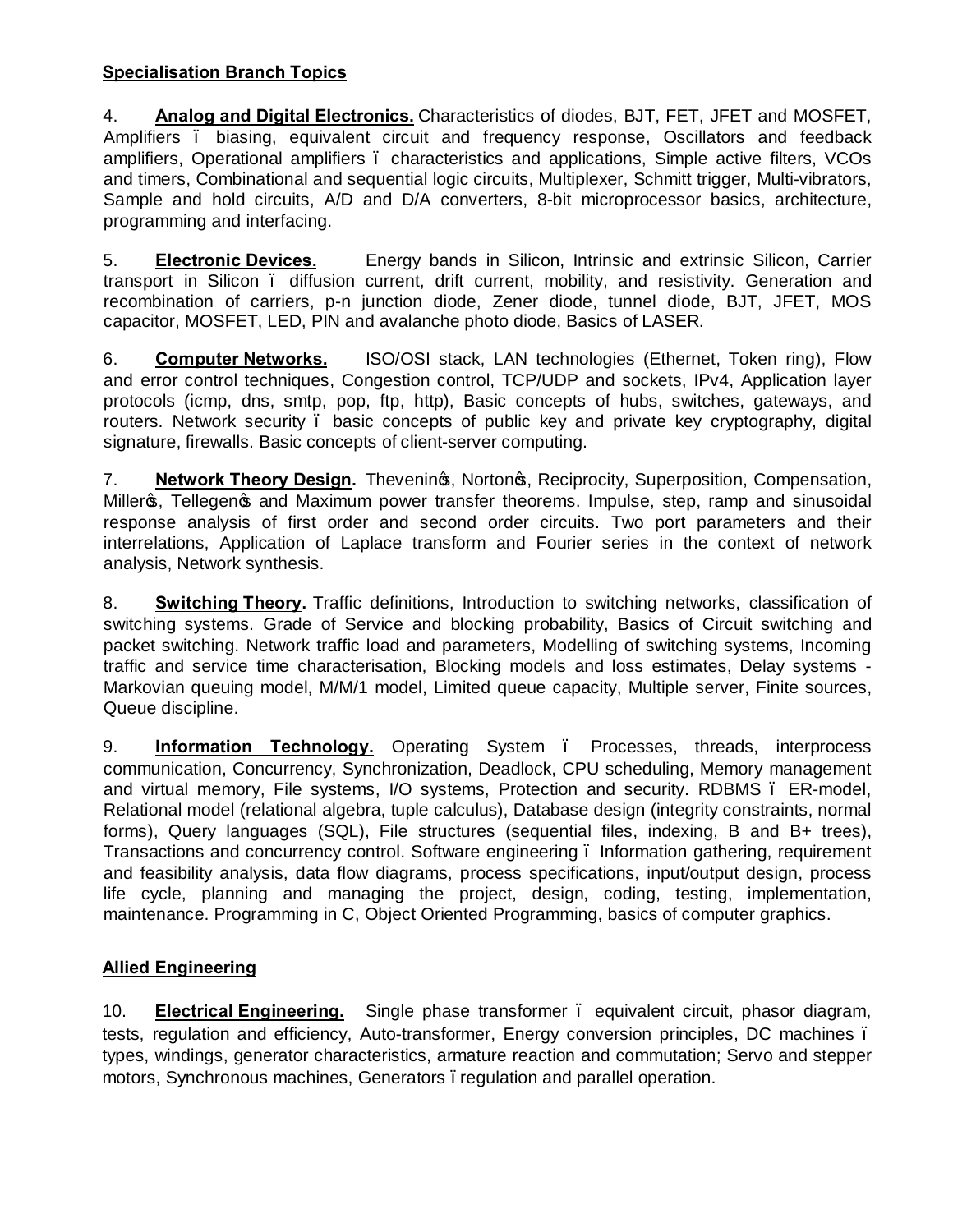11. **Control Engineering.** Application of open loop and closed loop systems, Principles of feedback, Determination of transfer function by block diagram reduction method, Time domain analysis of first and second order systems, transient and steady-state errors, damping and oscillations.

12. **Telecommunication Systems.** Analog communication – amplitude and angle modulation and demodulation systems, Superheterodyne receivers, signal-to-noise ratio (SNR), Fundamentals of information theory and channel capacity theorem. Digital communication systems – Pulse Code Modulation (PCM), Differential Pulse Code Modulation (DPCM), Digital modulation schemes: amplitude, phase and frequency shift keying schemes (ASK, PSK, FSK), Basics of TDMA, FDMA and CDMA. Fundamentals of mobile communication. Fundamentals of optical fibre communication.

13. **Microwave Engineering.** Wave guides, Klystrons, Travelling Wave Tubes, Magnetron, Introduction to microstrip lines, Microwave semiconductor devices, Monolithic microwave integrated circuits.

14. **Antenna and Wave Propagation.** Antenna parameters, Effective length and aperture, Gain, Beamwidth, Directivity, Radiation resistance, Efficiency, Polarization, Impedance and Directional characteristics of antenna, Reflection, refraction, interference and diffraction of radio waves. Fundamentals ground wave, space wave, sky wave and troposcatter propagation.

15. **Radar Theory.** Radar range equation, Frequencies of operation, Fundamentals of Moving Target Indicator (MTI), Pulse Doppler Radar, Tracking radar.

16. **Instrumentation.** Accuracy, precision and repeatability, Electronic instruments for measuring basic parameters, Theory of Oscilloscopes, Signal generators, Signal analysers, Characteristics and construction of transducers.

# **SYLLABUS FOR ELECTRICAL AND ELECTRONICS ENGINEERING**

## **Fundamental Engineering**

1. **Engineering Mathematics.** Matrix Algebra, Eigen values and Eigen vectors, Theorems of integral calculus, Partial derivatives, Maxima and minima, Multiple integrals, Stokes, Gauss and Green of theorems. First order differential equation (linear and nonlinear), Cauchy of and Euler of equations, Complex variables, Taylor<sub>®</sub> and Laurentgseries, Sampling theorems, Mean, Median, Mode and Standard deviation, Random variables, Discrete and Continuous distributions, Fourier transform, Laplace transform, Ztransform.

2. **Engineering Physics.** Units for measurement, Description of Motion in One, Two and Three dimensions, Laws of Motion, Work, Energy and Power, Rotational Motion, Gravitation, Heat and Thermodynamics, Electrostatics, Electric Current, Magnetic Effect of Currents, Magnetism, Electromagnetic Induction and Alternating Currents and Electromagnetic Waves, Ray Optics and Optical Instruments.

3. **Engineering Drawing.** Projection of straight line, planes and solids, Intersection of surfaces, Isometric Projection, Sectional Views of solids, Full section, Introduction to Computer-Aided Drafting.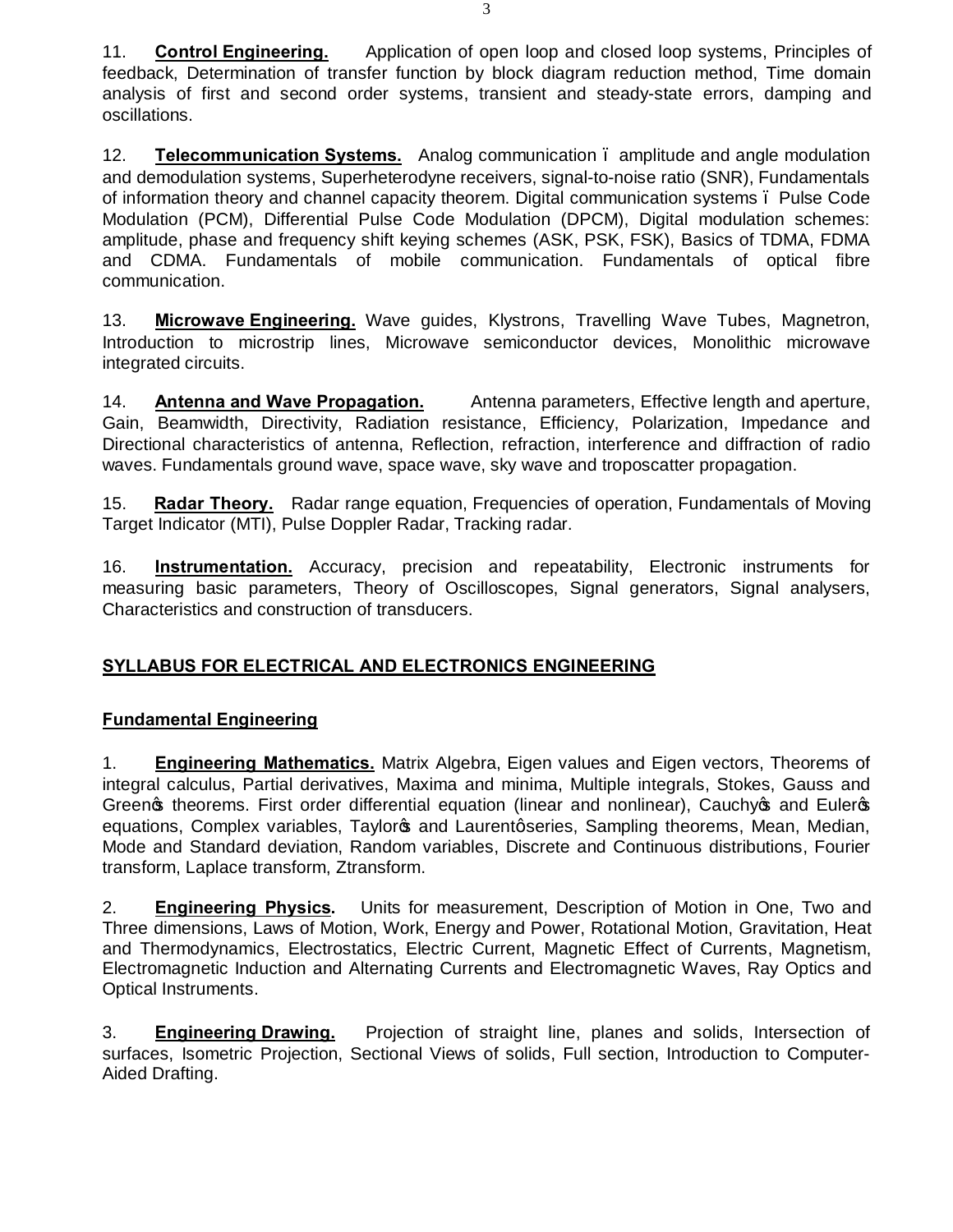# **Specialisation Branch Topics**

4. **Analog and Digital Electronics.** Characteristics of diodes, BJT, FET, JFET and MOSFET, Amplifiers – biasing, equivalent circuit and frequency response, Oscillators and feedback amplifiers, Operational amplifiers – characteristics and applications, Simple active filters, VCOs and timers, Combinational and sequential logic circuits, Multiplexer, Schmitt trigger, Multi-vibrators, Sample and hold circuits, A/D and D/A converters, 8-bit microprocessor basics, architecture, programming and interfacing.

5. **Electrical Engineering.** Single phase transformer – equivalent circuit, phasor diagram, tests, regulation and efficiency, Three phase transformers – connections, parallel operation, Autotransformer; Energy conversion principles, DC machines – types, windings, generator characteristics, armature reaction and commutation, starting and speed control of motors, Single phase and Three phase induction motors – principles, types, performance characteristics, starting and speed control, Starting motors, Servo and stepper motors, Synchronous machines Generators – performance, regulation and parallel operation.

6. **Electronic Devices.** Energy bands in Silicon, Intrinsic and extrinsic Silicon, Carrier transport in Silicon – diffusion current, drift current, mobility, and resistivity. Generation and recombination of carriers, p-n junction diode, Zener diode, tunnel diode, BJT, JFET, MOS capacitor, MOSFET, LED, PIN and avalanche photo diode, Basics of LASER. Device technology – integrated circuits fabrication process, oxidation, diffusion, ion implantation, photolithography, n-tub, p-tub and twin-tub CMOS process.

7. **Control Engineering.** Application of open loop and closed loop systems, Principles of feedback, Determination of transfer function by block diagram reduction method, Time domain analysis of first and second order systems, transient and steady-state errors, damping and oscillations, Routh and Nyquist techniques, Bode plots, Root loci, Lag, lead and lead-lag compensation, State space model, State transition matrix, Controllability and observability.

8. **Telecommunication Systems.** Random signals and noise – probability, random variables, probability density function, autocorrelation, power spectral density. Analog communication – amplitude and angle modulation and demodulation systems, spectral analysis of these operations, superheterodyne receivers, elements of hardware, realisations of analog communication systems, signal-to-noise ratio (SNR) calculations for AM and FM. Fundamentals of information theory and channel capacity theorem. Digital communication systems . Pulse Code Modulation (PCM), Differential Pulse Code Modulation (DPCM), Digital modulation schemes: amplitude, phase and frequency shift keying schemes (ASK, PSK, FSK), Matched filter receivers, Bandwidth consideration and probability of error calculations for these schemes. Basics of TDMA, FDMA and CDMA. Fundamentals of mobile communication. Fundamentals of optical fibre communication.

9. **Microwave Engineering.** Wave guides, Waveguide components, Klystrons, Travelling Wave Tubes, Magnetron, Microwave measurements, Introduction to microstrip lines, Microwave network analysis, Microwave semiconductor devices, Monolithic microwave integrated circuits.

10. **Antenna and Wave Propagation.** Antenna parameters, Radiation from a current element in free space, Reciprocity theorem, Resonant and non-resonant antenna, Effective length and aperture, gain, beamwidth, directivity, radiation resistance, efficiency, polarization, impedance and directional characteristics of antenna, antenna temperature. Phased array antenna, Mechanism of radio wave propagation, Reflection, refraction, interference and diffraction of radio waves. Theory of ground wave, space wave, sky wave and troposcatter propagation.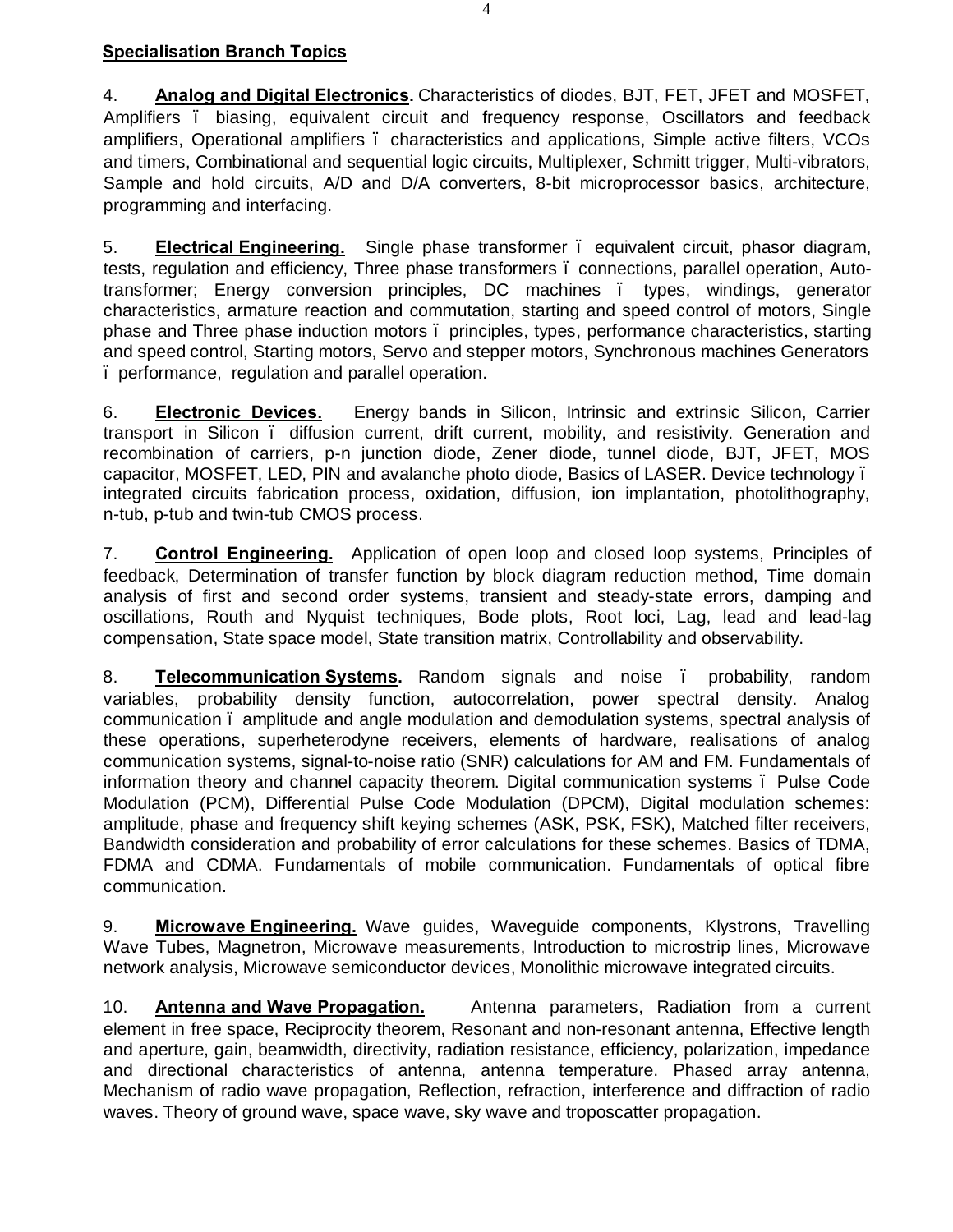# **Allied Engineering Topics**

11. **Instrumentation.** Accuracy, precision and repeatability, Electronic instruments for measuring basic parameters, Theory of Oscilloscopes, Signal generators, Signal analysers, Characteristics and construction of transducers.

12. **Computer Networks.** ISO/OSI stack, LAN technologies (Ethernet, Token ring), Flow and error control techniques, Congestion control, TCP/UDP and sockets, IPv4, Application layer protocols (icmp, dns, smtp, pop, ftp, http); Basic concepts of hubs, switches, gateways, and routers.

13. **Network Theory Design.** Theveninos, Nortonos, Reciprocity, Superposition, Compensation, Millers, Tellegens and Maximum power transfer theorems. Impulse, step, ramp and sinusoidal response analysis of first order and second order circuits. Two port parameters and their interrelations, Application of Laplace transform and Fourier series in the context of network analysis, Network synthesis.

14. **Switching Theory.** Traffic definitions, Introduction to switching networks, classification of switching systems. Grade of Service, Basics of Circuit switching and packet switching.

15. **Information Technology.** Fundamentals of operating system, RDBMS terminologies, Object Oriented Programming, Basics of computer graphics.

16. **Radar Theory.** Radar range equation, Frequencies of operation, fundamentals of Moving Target Indicator (MTI), Pulse Doppler Radar, Tracking radar.

## **SYLLABUS FOR MECHANICAL ENGINEERING**

## **Fundamental Engineering**

1. **Engineering Mathematics.** Matrix Algebra, Eigen values and Eigen vectors, Theorems of integral calculus, Partial derivatives, Maxima and minima, Multiple integrals, Stokes, Gauss and Green theorems. First order differential equation (linear and nonlinear), Cauchy op and Euler of equations, Complex variables, Taylor of and Laurent q series, Sampling theorems, Mean, Median, Mode and Standard deviation, Random variables, Discrete and Continuous distributions, Fourier transform, Laplace transform, Ztransform.

2. **Engineering Physics.** Units for measurement, Description of Motion in One, Two and Three dimensions, Laws of Motion, Work, Energy and Power, Rotational Motion, Gravitation, Heat and Thermodynamics, Electrostatics, Electric Current, Magnetic Effect of Currents, Magnetism, Electromagnetic Induction and Alternating Currents and Electromagnetic Waves, Ray Optics and Optical Instruments.

3. **Engineering Graphics/Engineering Drawing.** Principles of orthographic projections, projections of points, lines, planes and solids, Section of solids, Isometric views, Auto-CAD.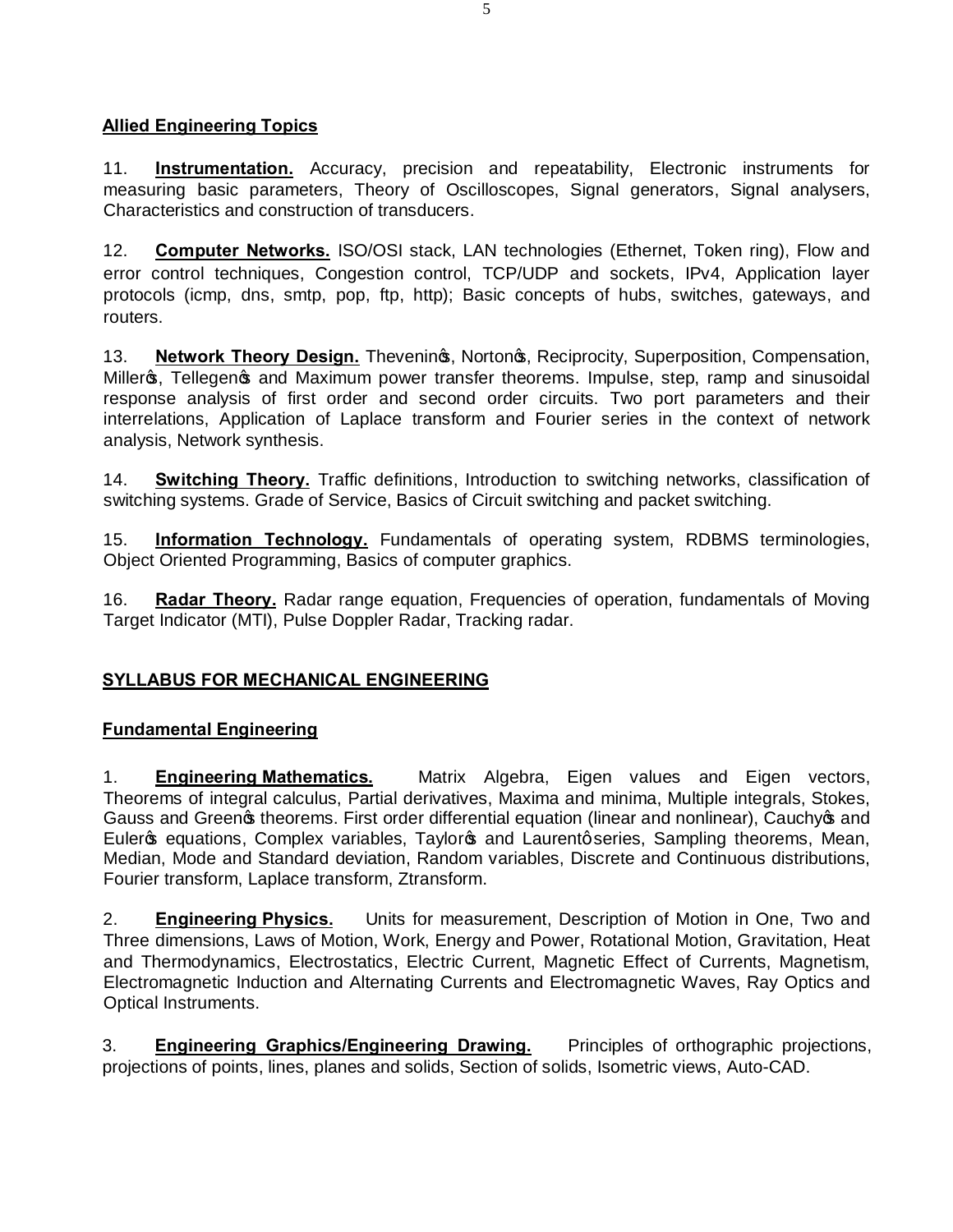# **Specialization Branch Topics**

4. **Engineering Mechanics.** Equations of equilibrium in space and its application; first and second moments of area; simple problems on friction; kinematics of particles for plane motion; elementary particle dynamics. Generalized Hooke taw and its application; design problems on axial stress, shear stress and bearing stress; material properties for dynamic loading; bending shear and stresses in beams; determination of principle stresses and strains - analytical and graphical; material behaviour and design factors for dynamic load; design of circular shafts for bending and torsional load only; deflection of beam for statically determinate problems; theories of failure.

5. **Thermodynamics.** Basic concept of First –law and second law of Thermodynamics; concept of entropy and reversibility; availability and unavailability and irreversibility. Classification and properties of fluids; incompressible and compressible fluids flows; effect of Mach number and compressibility; continuity momentum and energy equations; normal and oblique shocks; one dimensional isentropic flow; flow or fluids in duct with frictions that transfer. Flow through fans, blowers and compressors; axial and centrifugal flow configuration; design of fans and compressors

6. **Theory of Machines.** Kinematic and dynamic analysis of plane mechanisms. Cams, Gears and epicyclic gear trains, flywheels, governors, balancing of rigid rotors, balancing of single and multicylinder engines, linear vibration analysis of mechanical systems (single degree of freedom), Critical speeds and whirling of shafts. flywheels, balancing of rotors and reciprocating machinery, balancing machines, governors, free and forced vibration of damped and undamped single degree of freedom systems, isolation, whirling of shafts, gyroscope.

7. **Fluid mechanics/Hydraulic Machines.** Fluid flow concepts - Transport theorem - Fluid kinematics - Potential flow - Governing equations of Fluid flow - Dimensional Analysis - Viscous flow - Boundary Layer flows - Turbulence - Closed conduit flows - Hydrodynamic lubrication - Free surface flow - Compressible flows, Hydraulic Turbines: Impulse and Reaction Turbines - Centrifugal and Axial flow pumps.

8. **Manufacturing Science.** Foundry Technology, Melting furnaces, Special casting processes, Gating and riser design, Casting defects, Arc welding, TIG, MIG, submerged arc, resistance welding, Gas welding, Flash butt welding, Solid state welding, Welding metallurgy, Forming Technology, Powder metallurgy.

9. **Materials Science.** Basic concepts on structure of solids; common ferrous and nonferrous materials and their applications; heat-treatment of steels; non-metals- plastics, ceramics, composite materials and nano-materials.

10. **Machine Drawing.** Development and Intersection of surfaces, Conventional representation of machine elements, materials, surface finish and tolerances - Sectional views and additional views - Drawing of Screw threads, locking devices, Fasteners, Keys and Cotters, Knuckle joints, Riveted Joints, Shaft Couplings and Bearings - Pipe Joints, Assembly and production drawings.